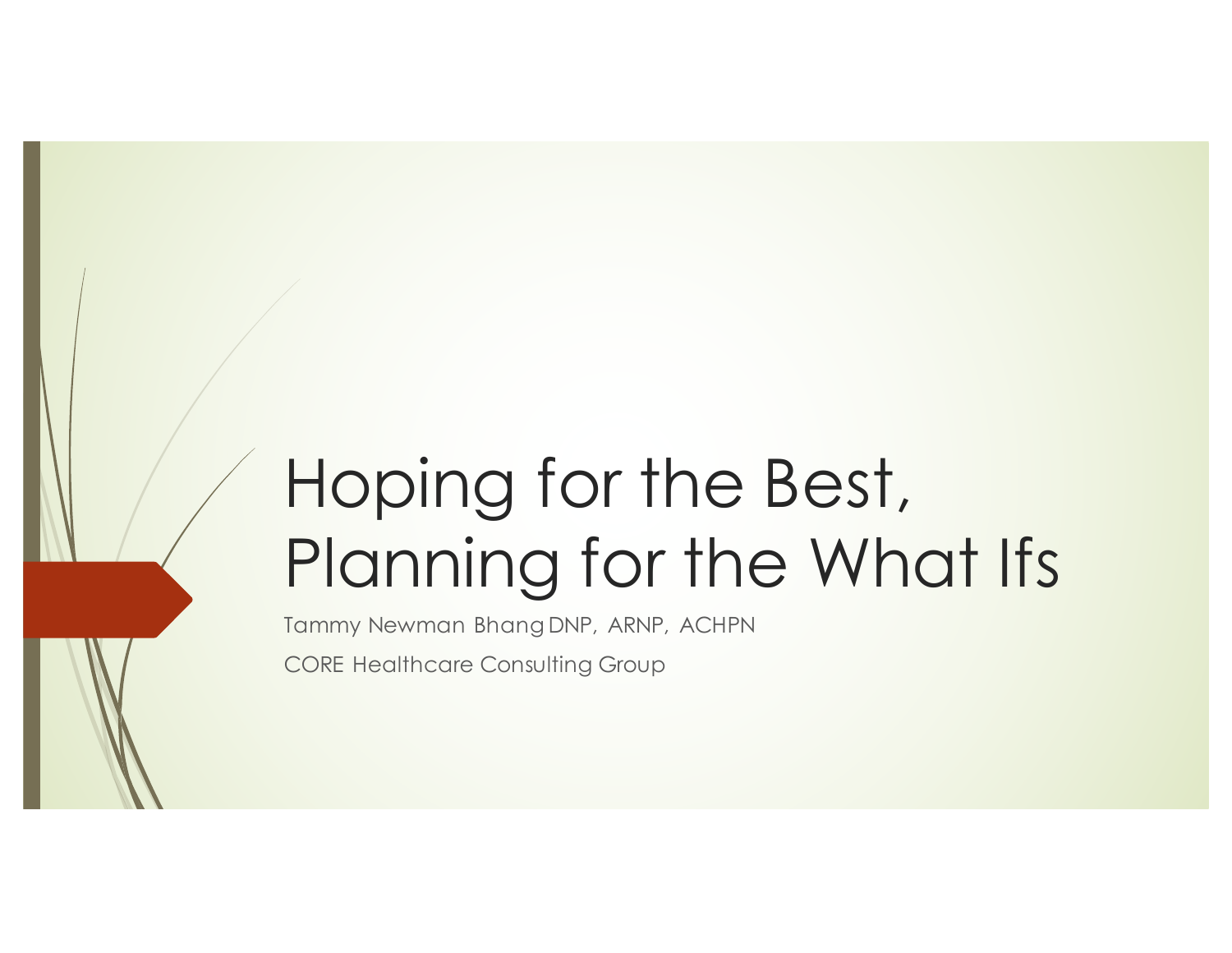## **Objectives**

 $\blacksquare$  1. Reflect on hope and how it changes over time.

- 2. Outline the differences between curing and healing.
- 3. Consider how and what to discuss with your care team in order to obtain care aligned with your values.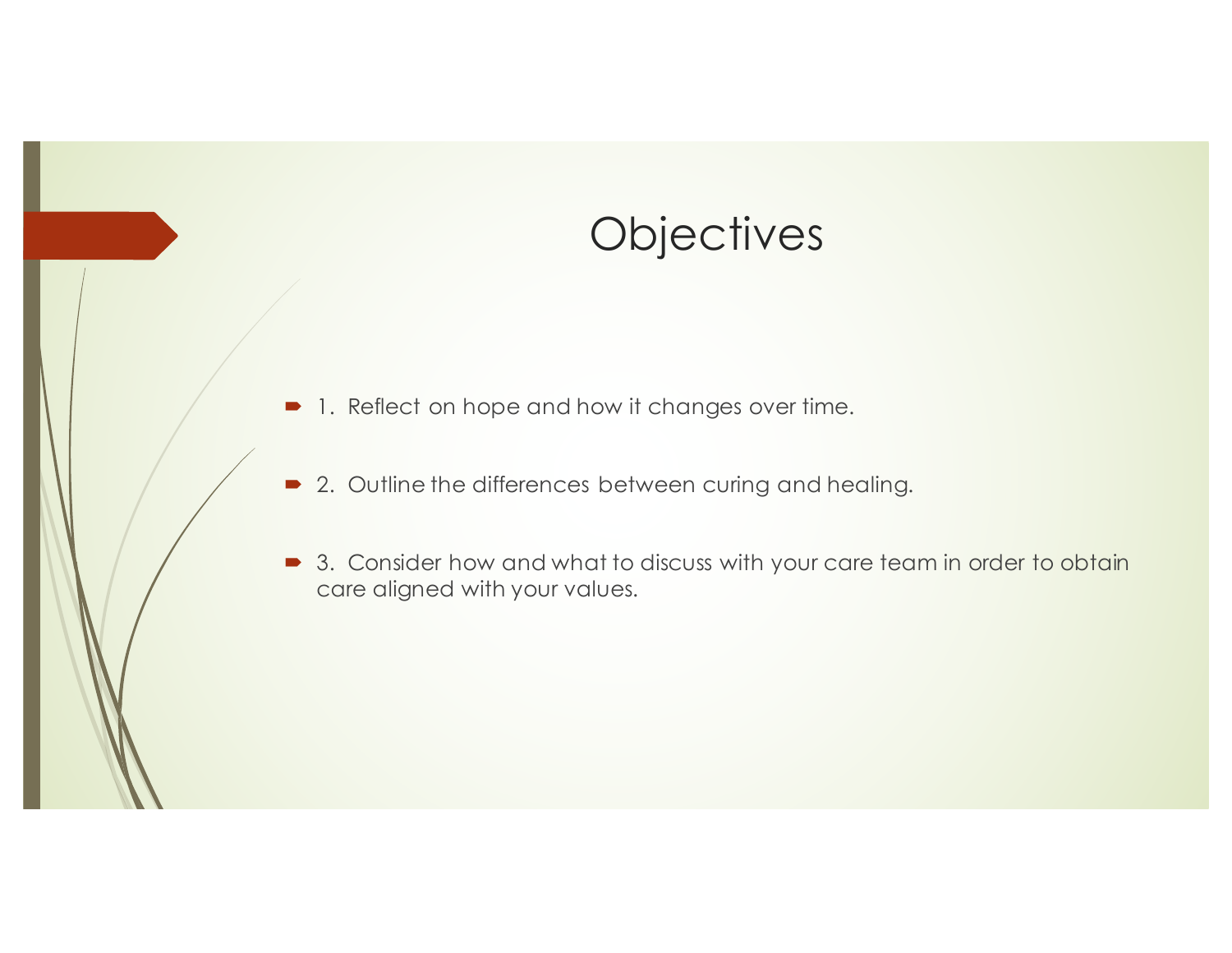# What do you hope to learn today?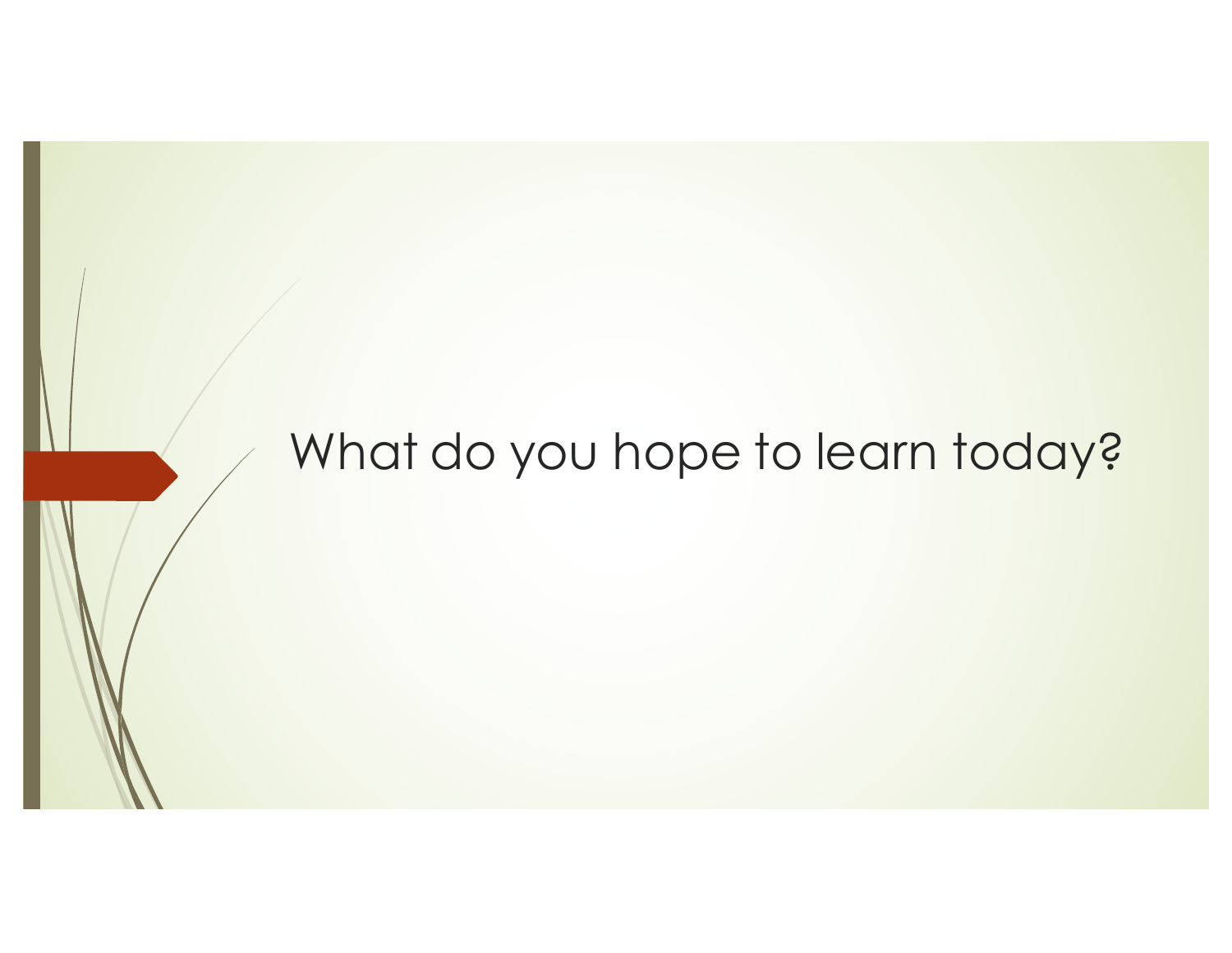# Not Just Cancer

- $\blacksquare$  Other diseases
- $\blacksquare$  Microbes
- $\blacktriangleright$  Accidents
- Natural aging/dying

 $\blacktriangleright$  French think death is inevitable, British think death is imminent, Americans think death is optional. (Brit-think, Ameri-think: A Transatlantic Survival Guide by Jane Walmsley)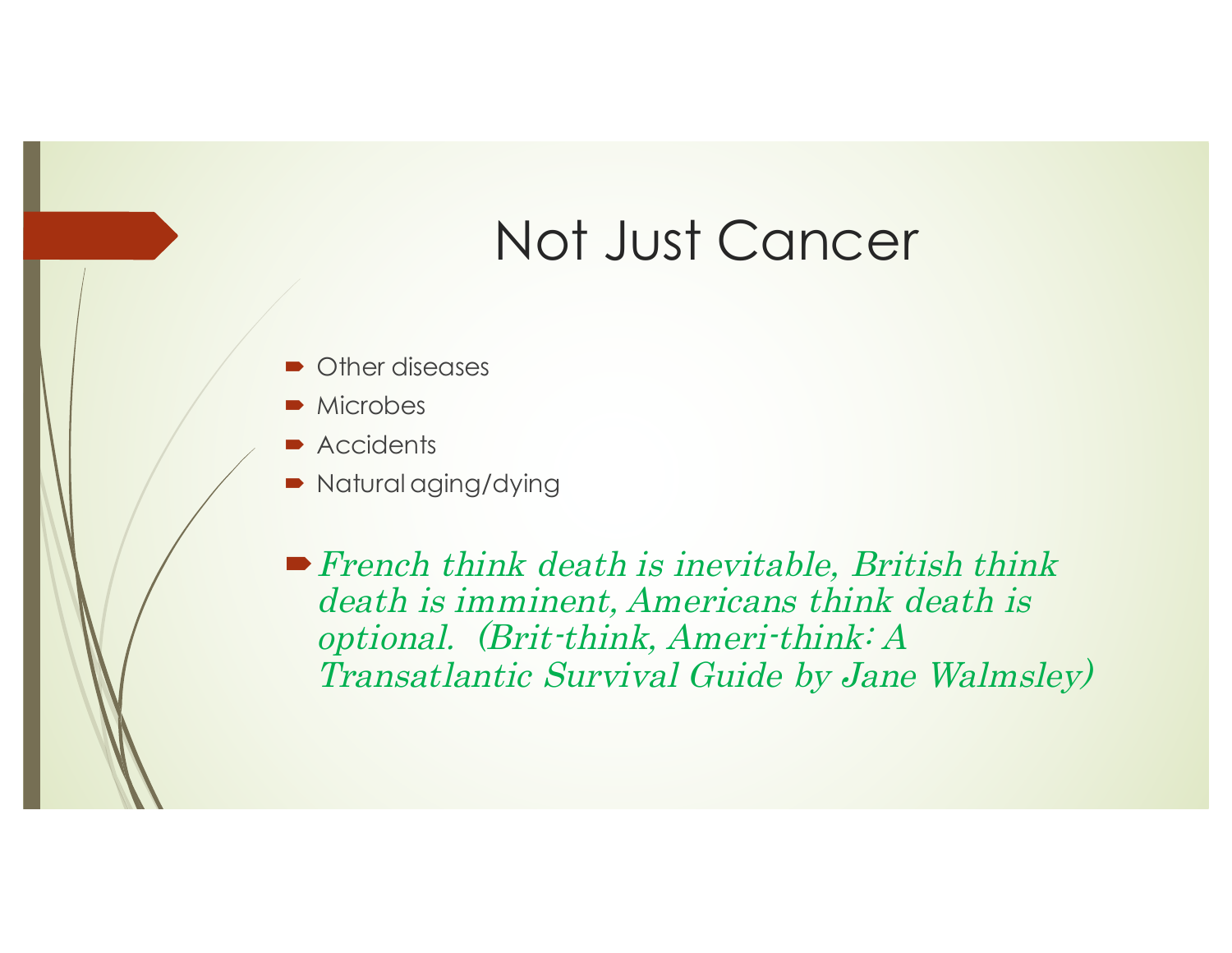#### Hopes and Values

- $\blacktriangleright$  Values/what matters to us, varies from person to person
- Our values, affect the choices we make and what we hope for
- $\blacksquare$  Hope is essential to the human spirit
- Hope is grounded in reality
- $\blacktriangleright$  Hope can change over time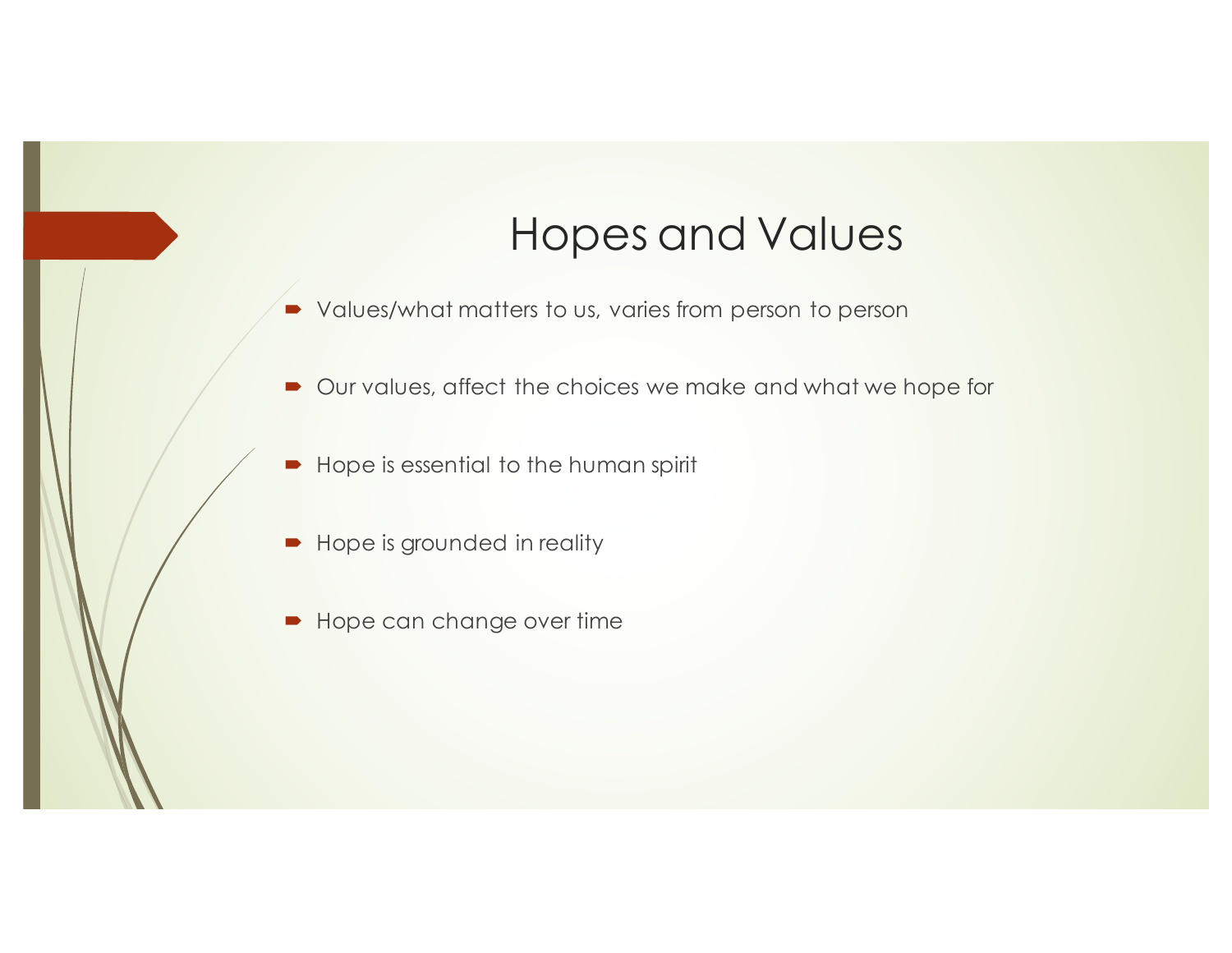## Why Talking About "What Ifs" is Important for All of Us

- We are not just physical beings we are emotional, relational and spiritual
- $\blacktriangleright$  We want to live well until we die regardless of when/how that happens
- We can miss opportunity to tend to things that are very important to us
- $\Box$  Make financial plans
- $\Box$  Make or cancel travel plans
- $\Box$  Reconcile relationships
- $\Box$  Tend to spiritual concerns
- Decide on what care is a match for our values
- **Q** Prevent regret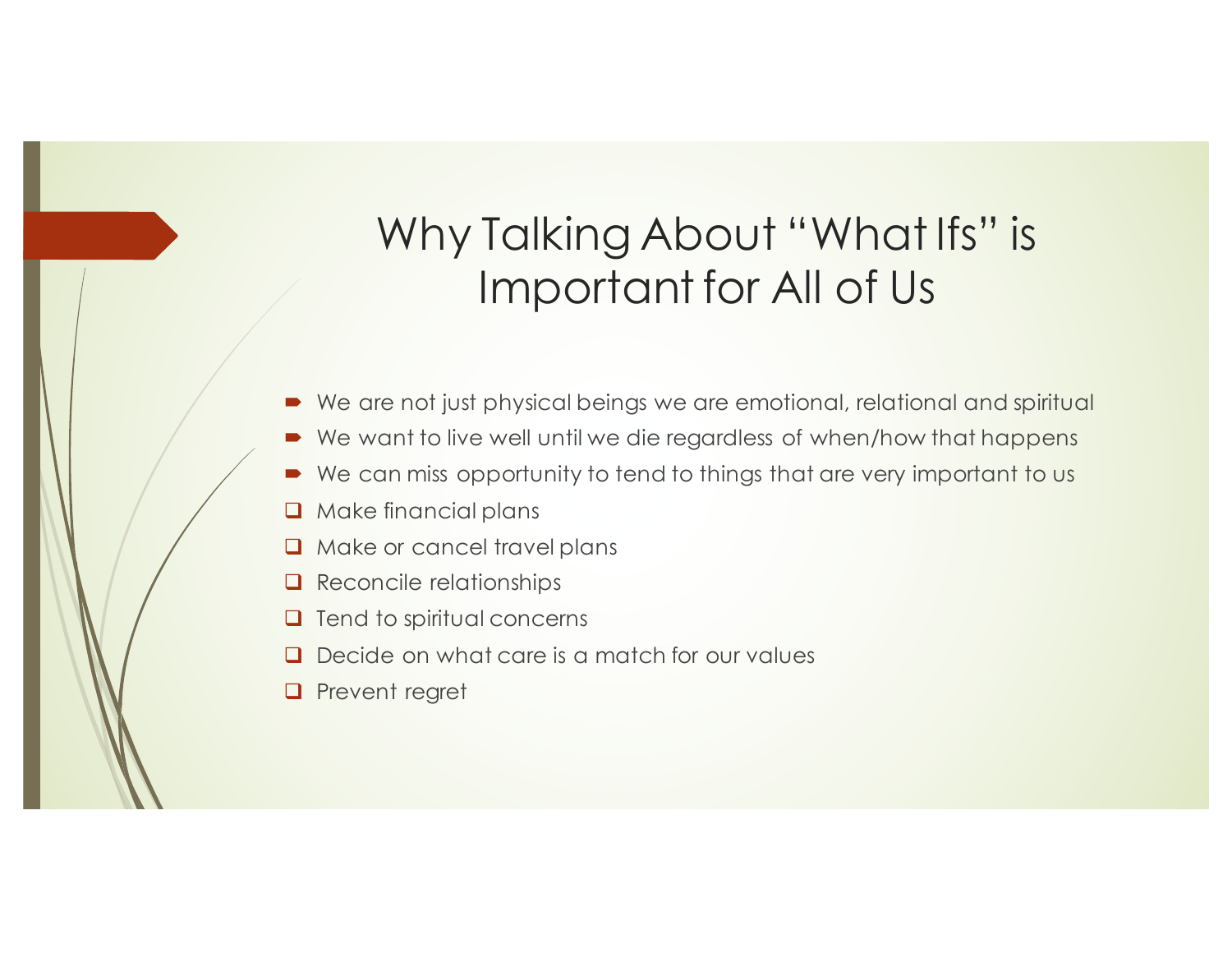#### Why Talking About "What Ifs" is Difficult for Clinicians

- $\blacktriangleright$  Afraid of taking away hope
- Afraid that the patient will become angry or sad
- Afraid of being wrong
- $\blacksquare$  It takes time
- Don't know how
- Because they are human
- Care teams work very hard to get people better and not being able to accomplish that is very hard for everyone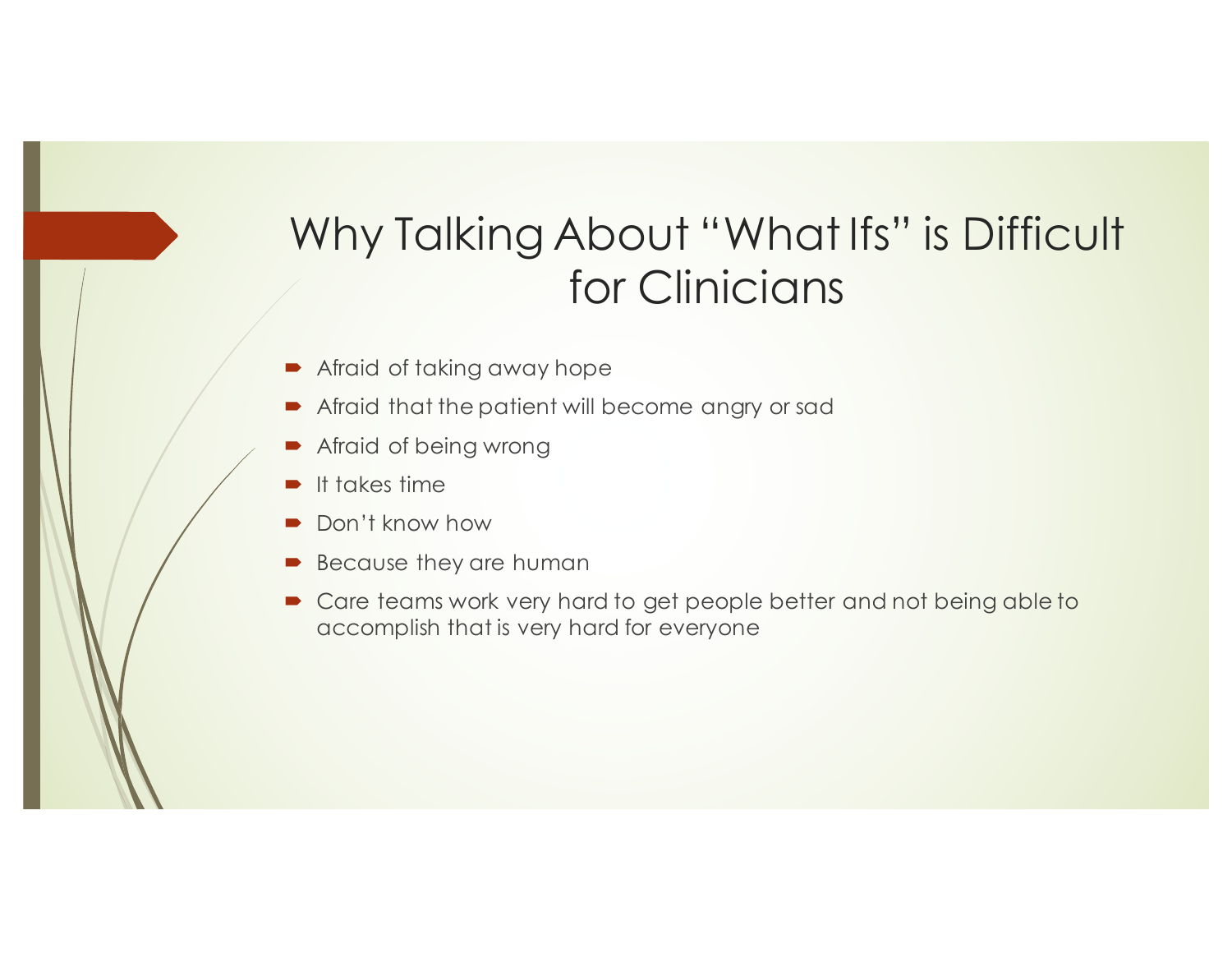## Cured vs. Healed

|                     | <b>CURED</b> | <b>HEALED</b> |
|---------------------|--------------|---------------|
| What comes to mind? |              |               |
|                     |              |               |
|                     |              |               |
|                     |              |               |
|                     |              |               |
|                     |              |               |
|                     |              |               |
|                     |              |               |
|                     |              |               |
|                     |              |               |
|                     |              |               |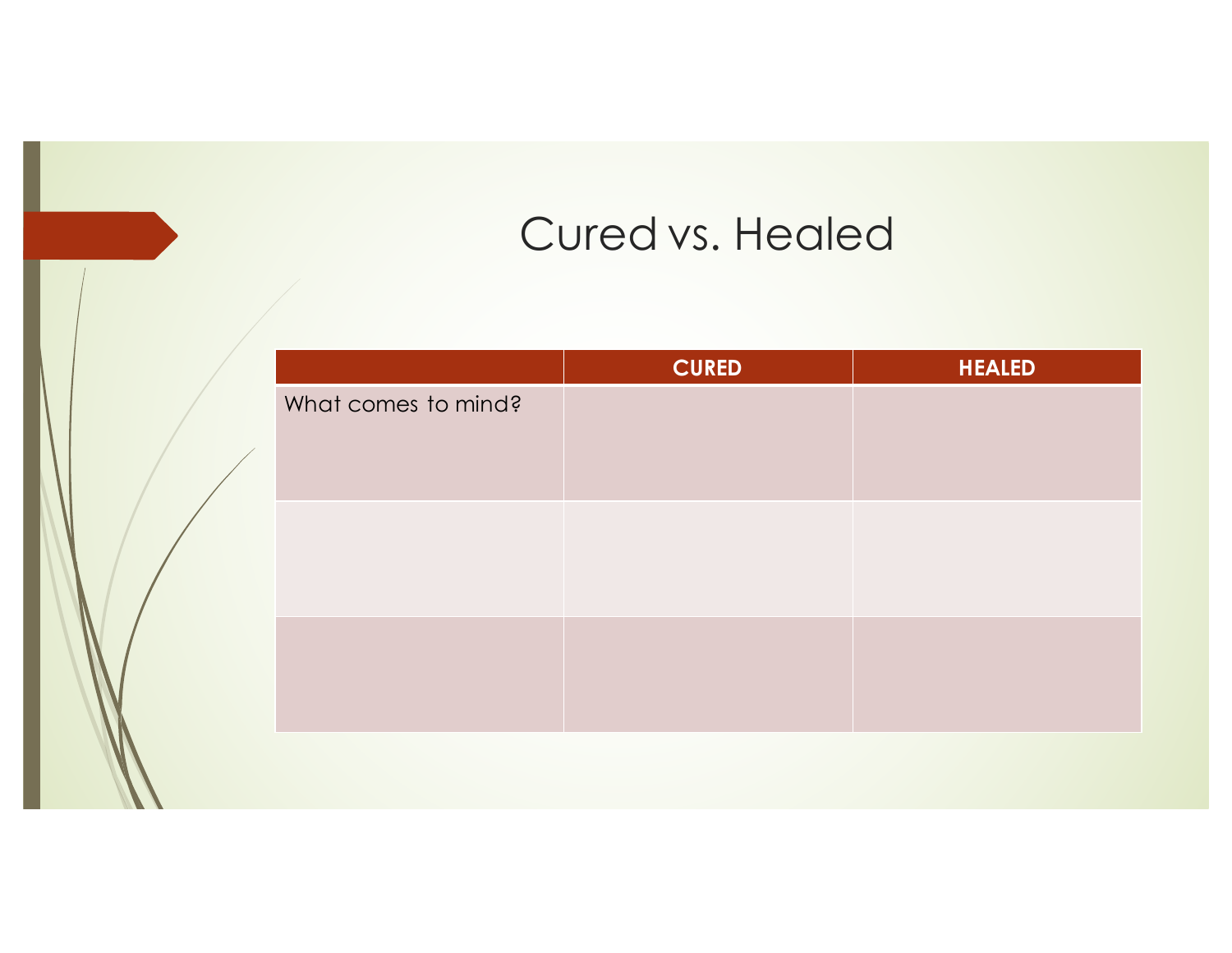# Cured

|                     | <b>CURED</b>                                                                                                                     | <b>HEALED</b> |
|---------------------|----------------------------------------------------------------------------------------------------------------------------------|---------------|
| What comes to mind? | • Survival/All better<br>Back to normal i.e.<br>$\bullet$<br>work, relationships,<br>hobbies etc.<br>Discrete event<br>$\bullet$ |               |
|                     |                                                                                                                                  |               |
|                     |                                                                                                                                  |               |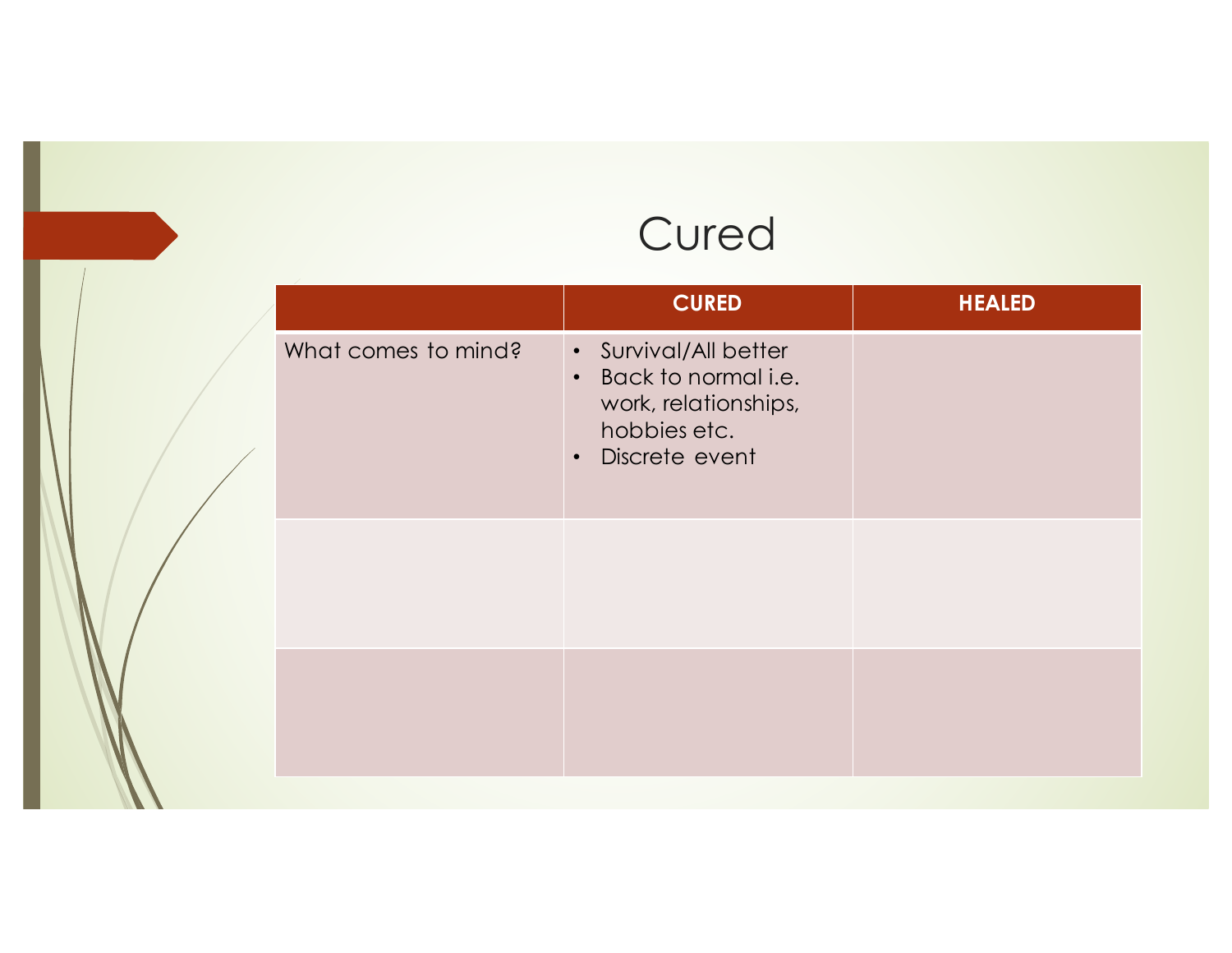#### Healed

|                     | <b>CURED</b>                                                                                                                     | <b>HEALED</b>                                                                                 |
|---------------------|----------------------------------------------------------------------------------------------------------------------------------|-----------------------------------------------------------------------------------------------|
| What comes to mind? | • Survival/All better<br>Back to normal i.e.<br>$\bullet$<br>work, relationships,<br>hobbies etc.<br>Discrete event<br>$\bullet$ | • Different sense of self<br>and wholeness with or<br>without cure<br>New normal<br>$\bullet$ |
|                     |                                                                                                                                  |                                                                                               |
|                     |                                                                                                                                  |                                                                                               |
|                     |                                                                                                                                  |                                                                                               |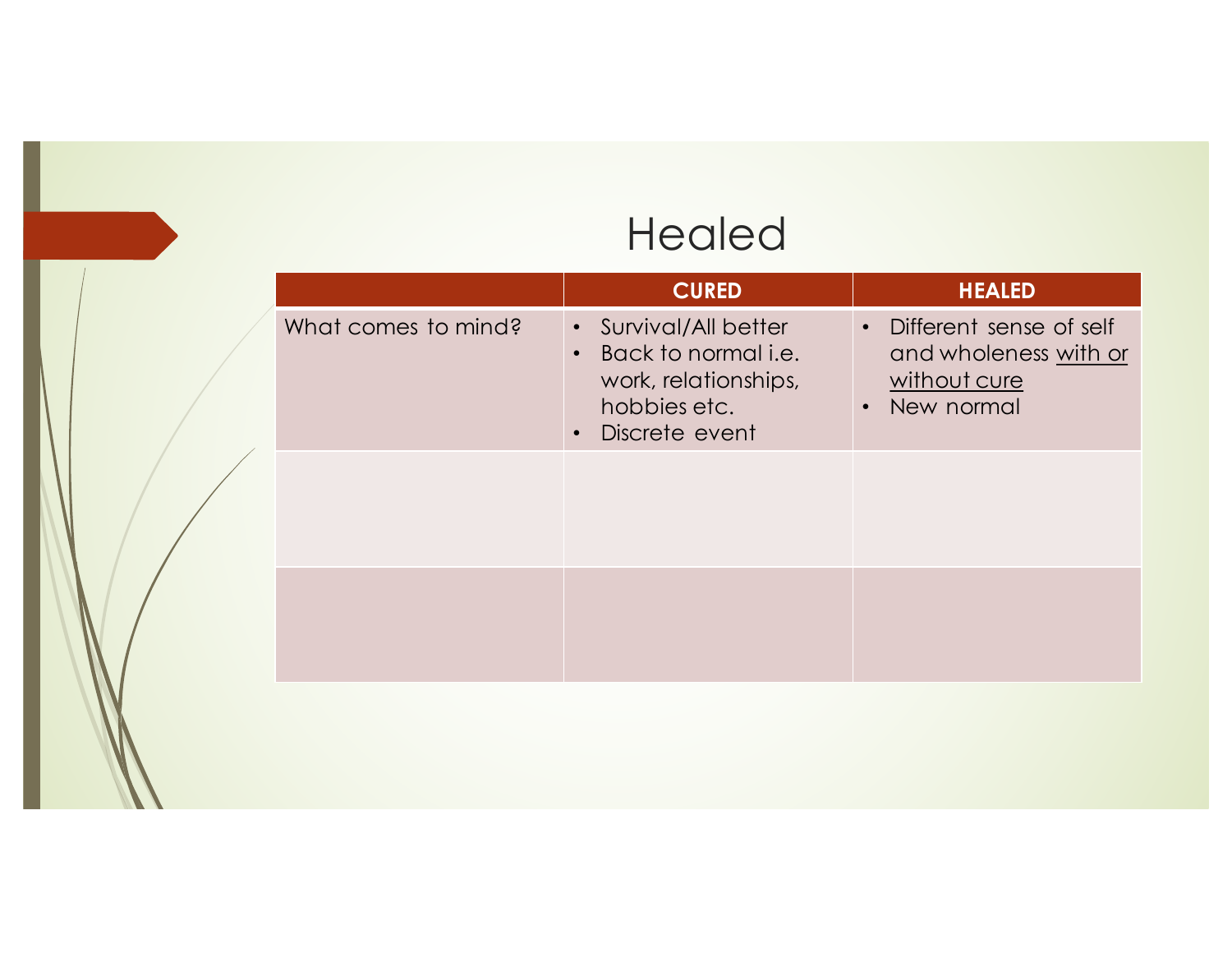# **Cured**

|                                                      | <b>CURED</b>                                                                                                                     | <b>HEALED</b>                                                                                            |
|------------------------------------------------------|----------------------------------------------------------------------------------------------------------------------------------|----------------------------------------------------------------------------------------------------------|
| What comes to mind?                                  | • Survival/All better<br>Back to normal i.e.<br>$\bullet$<br>work, relationships,<br>hobbies etc.<br>Discrete event<br>$\bullet$ | Different sense of self<br>$\bullet$<br>and wholeness with or<br>without cure<br>New normal<br>$\bullet$ |
| What or who is primarily<br>involved or contributes? |                                                                                                                                  |                                                                                                          |
|                                                      |                                                                                                                                  |                                                                                                          |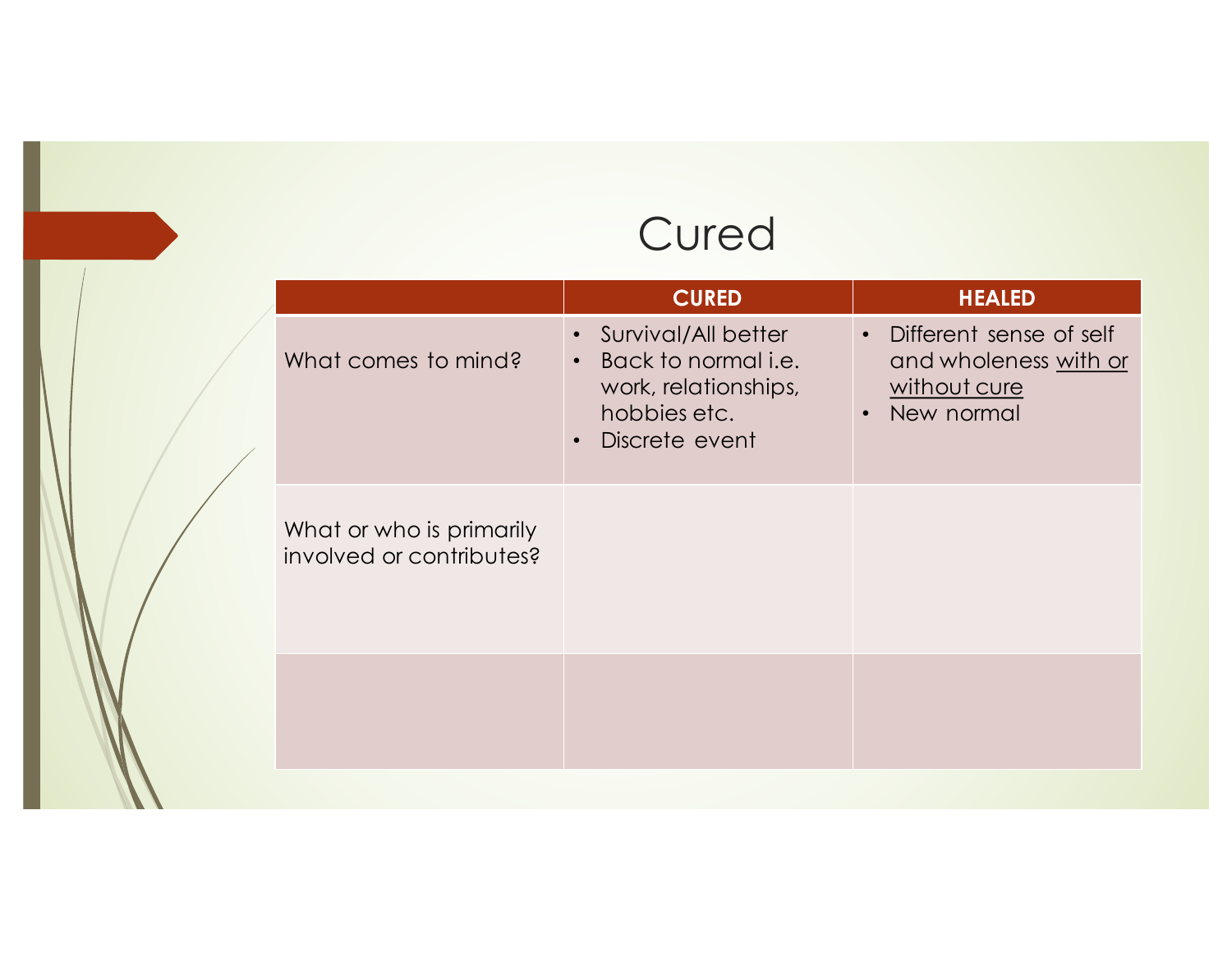## Cured

|                                                      | <b>CURED</b>                                                                                                                          | <b>HEALED</b>                                                                                            |
|------------------------------------------------------|---------------------------------------------------------------------------------------------------------------------------------------|----------------------------------------------------------------------------------------------------------|
| What comes to mind?                                  | Survival/All better<br>$\bullet$<br>Back to normal <i>i.e.</i><br>$\bullet$<br>work, relationships,<br>hobbies etc.<br>Discrete event | Different sense of self<br>$\bullet$<br>and wholeness with or<br>without cure<br>New normal<br>$\bullet$ |
| What or who is primarily<br>involved or contributes? | <b>Practitioners</b><br>Medical team<br>$\bullet$<br>Technology<br>$\bullet$<br>The patient<br>$\bullet$                              |                                                                                                          |
|                                                      |                                                                                                                                       |                                                                                                          |
|                                                      |                                                                                                                                       |                                                                                                          |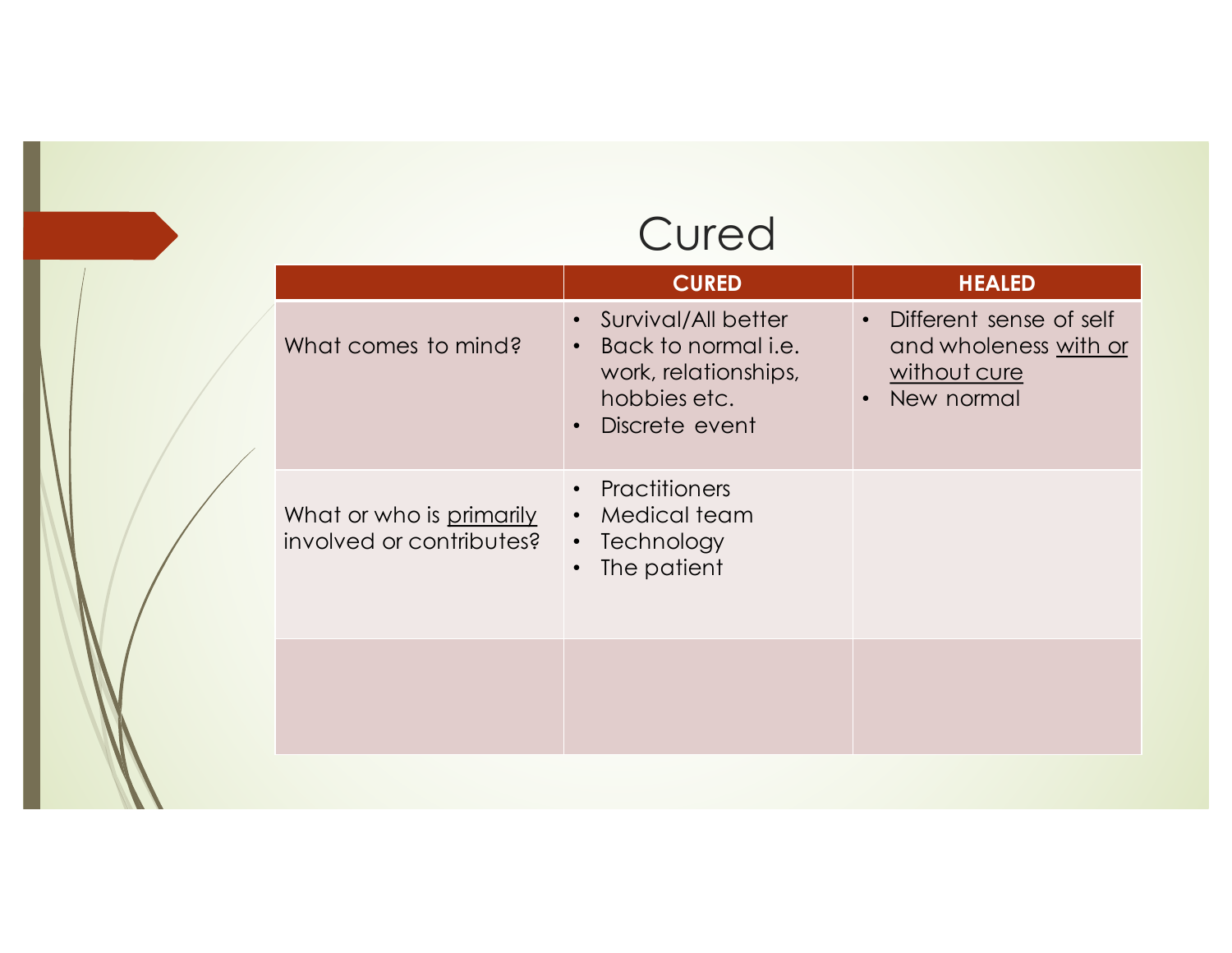#### Healed

|                                                             | <b>CURED</b>                                                                                                                          | <b>HEALED</b>                                                                                                                          |
|-------------------------------------------------------------|---------------------------------------------------------------------------------------------------------------------------------------|----------------------------------------------------------------------------------------------------------------------------------------|
| What comes to mind?                                         | Survival/All better<br>$\bullet$<br>Back to normal <i>i.e.</i><br>work, relationships,<br>hobbies etc.<br>Discrete event<br>$\bullet$ | Different sense of self<br>$\bullet$<br>and wholeness with or<br>without cure<br>New normal                                            |
| What or who is <u>primarily</u><br>involved or contributes? | Practitioners<br>Medical team<br>$\bullet$<br>Technology<br>$\bullet$<br>The patient                                                  | A person's inner<br>resources<br>• Family<br>Faith/faith community<br>Friends<br>Medical team as<br>$\bullet$<br>participant observers |
|                                                             |                                                                                                                                       |                                                                                                                                        |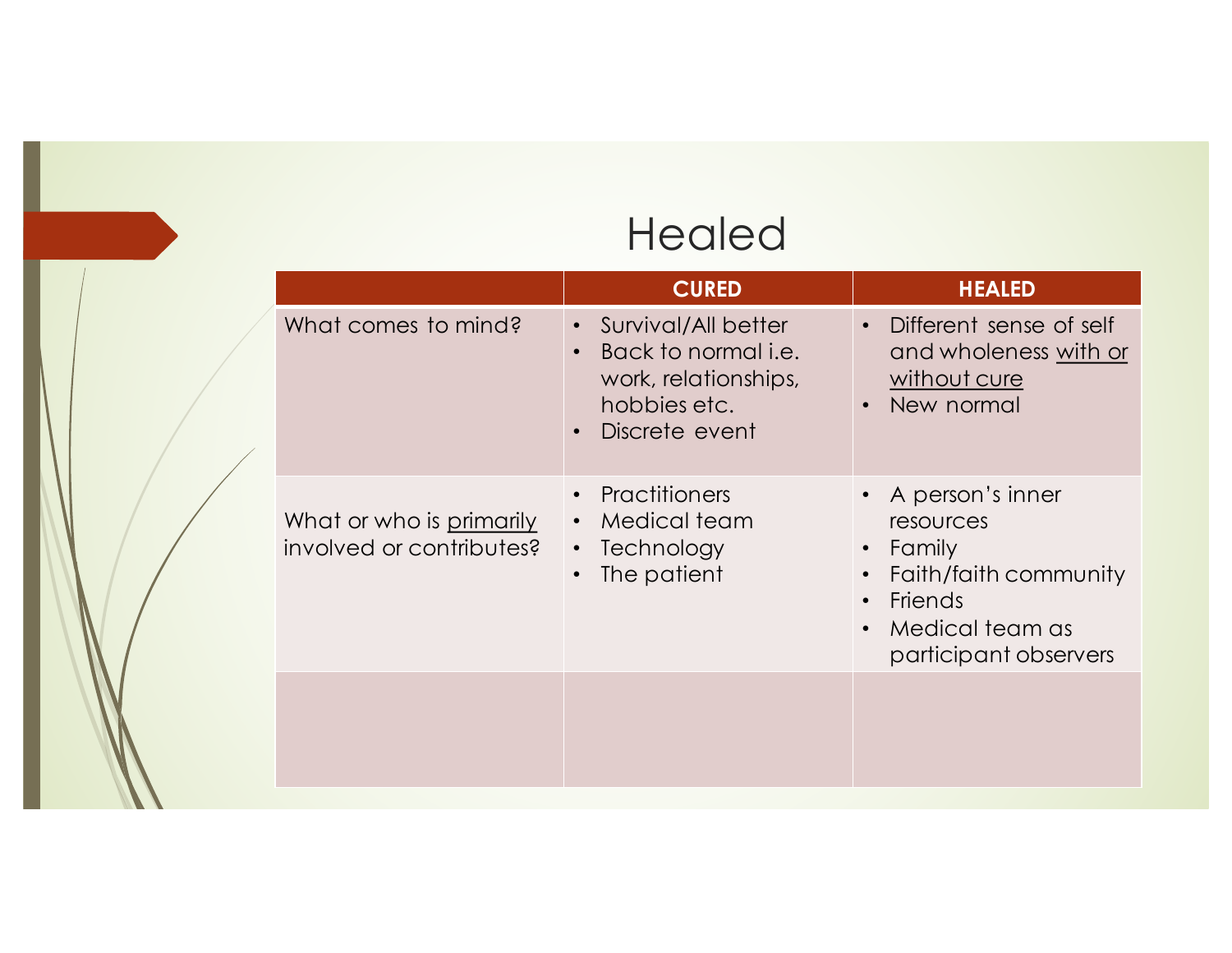## Cured/Healed

|  |                                                        | <b>CURED</b>                                                                                                | <b>HEALED</b>                                                                                                                                                    |
|--|--------------------------------------------------------|-------------------------------------------------------------------------------------------------------------|------------------------------------------------------------------------------------------------------------------------------------------------------------------|
|  | What comes to mind?                                    | Survival/All better<br>Back to normal <i>i.e.</i><br>work, relationships,<br>hobbies etc.<br>Discrete event | Different sense of self<br>$\bullet$<br>and wholeness with or<br>without cure<br>New normal<br>$\bullet$                                                         |
|  | What or who is primarily<br>involved or contributes?   | Practitioners<br>$\bullet$<br>Medical team<br>$\bullet$<br>• Technology<br>The patient                      | • A person's inner<br>resources<br>Family<br>$\bullet$<br>Faith/faith community<br>Friends<br>$\bullet$<br>Medical team as<br>$\bullet$<br>participant observers |
|  | Where/with whom does<br>the power primarily<br>reside? |                                                                                                             |                                                                                                                                                                  |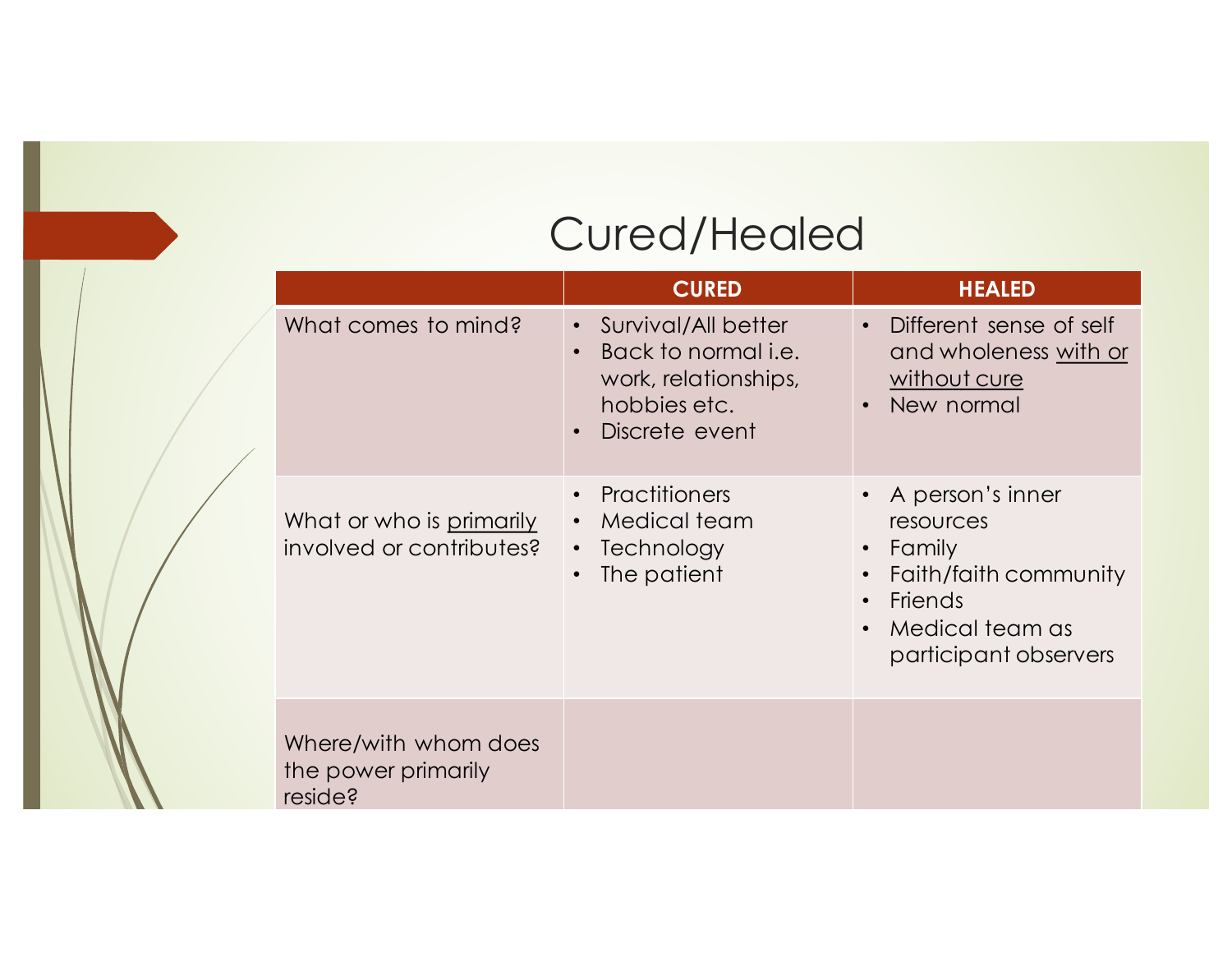## Cured

|  |                                                        | <b>CURED</b>                                                                                                                            | <b>HEALED</b>                                                                                                                                                    |
|--|--------------------------------------------------------|-----------------------------------------------------------------------------------------------------------------------------------------|------------------------------------------------------------------------------------------------------------------------------------------------------------------|
|  | What comes to mind?                                    | • Survival/All better<br>Back to normal <i>i.e.</i><br>$\bullet$<br>work, relationships,<br>hobbies etc.<br>Discrete event<br>$\bullet$ | Different sense of self<br>$\bullet$<br>and wholeness with or<br>without cure<br>New normal<br>$\bullet$                                                         |
|  | What or who is primarily<br>involved or contributes?   | Practitioners<br>Medical team<br>$\bullet$<br>Technology<br>$\bullet$<br>The patient<br>$\bullet$                                       | A person's inner<br>resources<br>• Family<br>Faith/faith community<br>$\bullet$<br>Friends<br>$\bullet$<br>Medical team as<br>$\bullet$<br>participant observers |
|  | Where/with whom does<br>the power primarily<br>reside? | The medical team                                                                                                                        |                                                                                                                                                                  |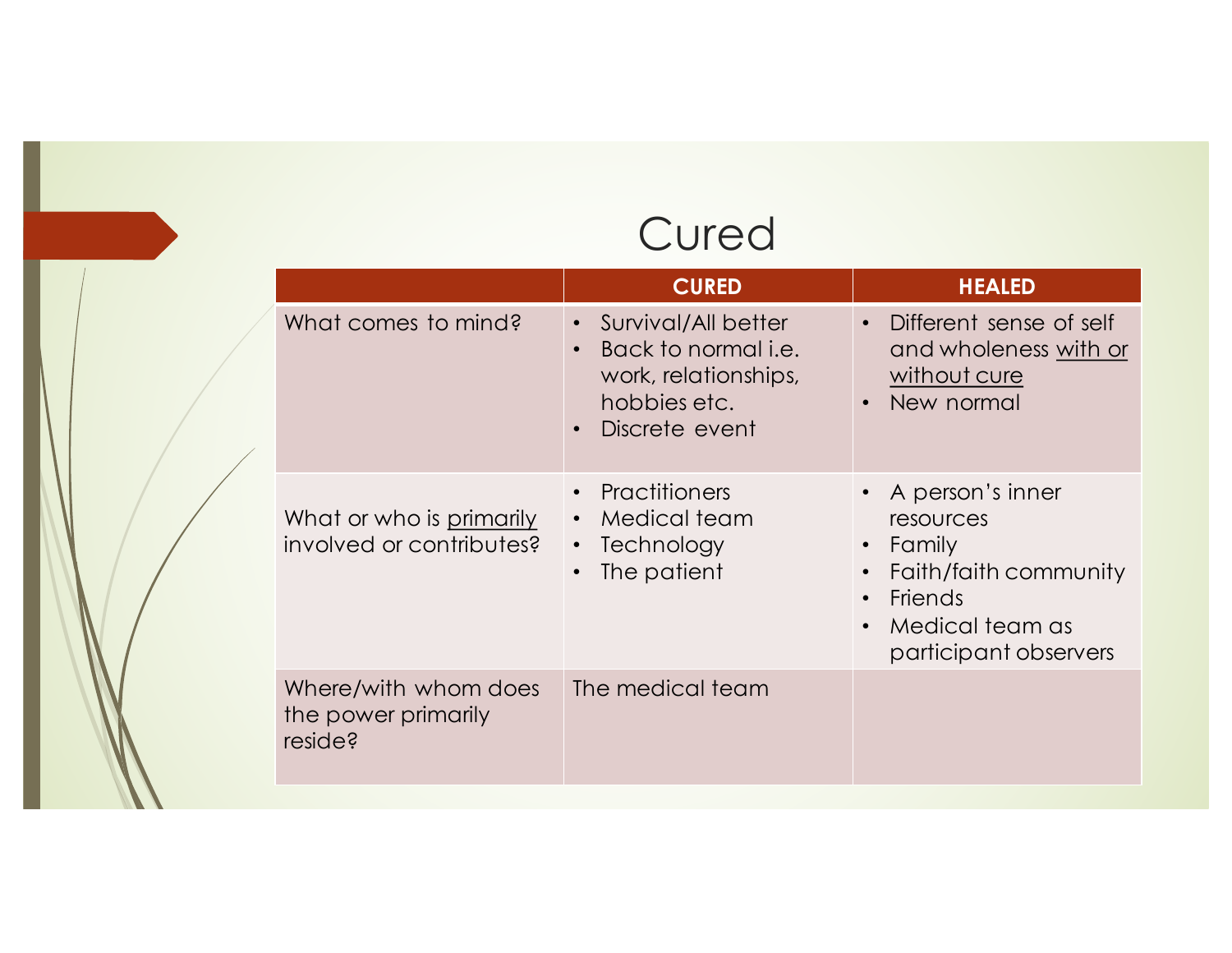## Healed

|                                                        | <b>CURED</b>                                                                                                                                       | <b>HEALED</b>                                                                                                                                                                        |
|--------------------------------------------------------|----------------------------------------------------------------------------------------------------------------------------------------------------|--------------------------------------------------------------------------------------------------------------------------------------------------------------------------------------|
| What comes to mind?                                    | Survival/All better<br>$\bullet$<br>Back to normal <i>i.e.</i><br>$\bullet$<br>work, relationships,<br>hobbies etc.<br>Discrete event<br>$\bullet$ | Different sense of self<br>$\bullet$<br>and wholeness with or<br>without cure<br>New normal                                                                                          |
| What or who is primarily<br>involved or contributes?   | Practitioners<br>$\bullet$<br>Medical team<br>$\bullet$<br>• Technology<br>The patient                                                             | • A person's inner<br>resources<br><b>Family</b><br>$\bullet$<br>Faith/faith community<br>$\bullet$<br>Friends<br>$\bullet$<br>Medical team as<br>$\bullet$<br>participant observers |
| Where/with whom does<br>the power primarily<br>reside? | The medical team                                                                                                                                   | You                                                                                                                                                                                  |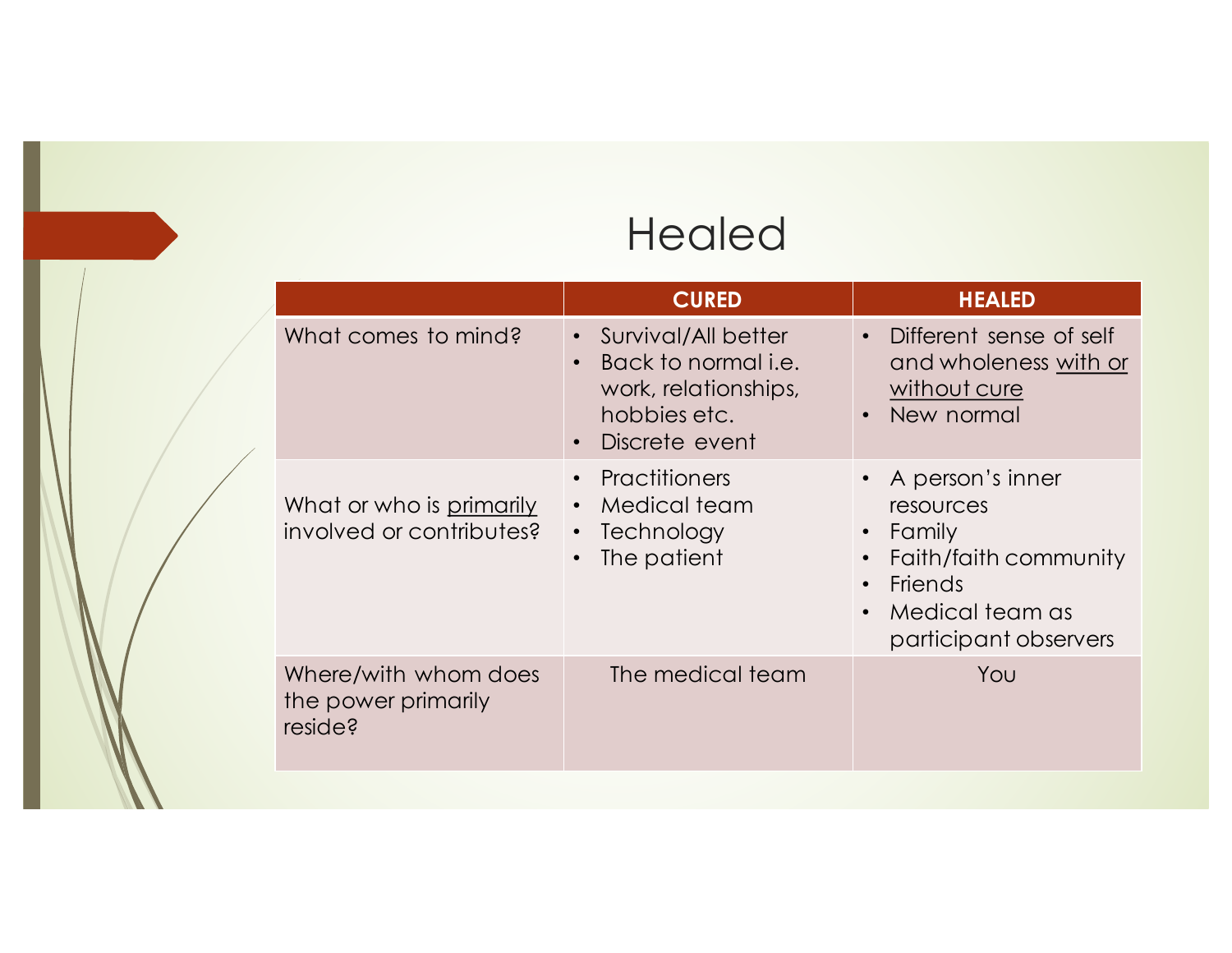Taking Charge of our Healing Talking to ourselves, our families and our care team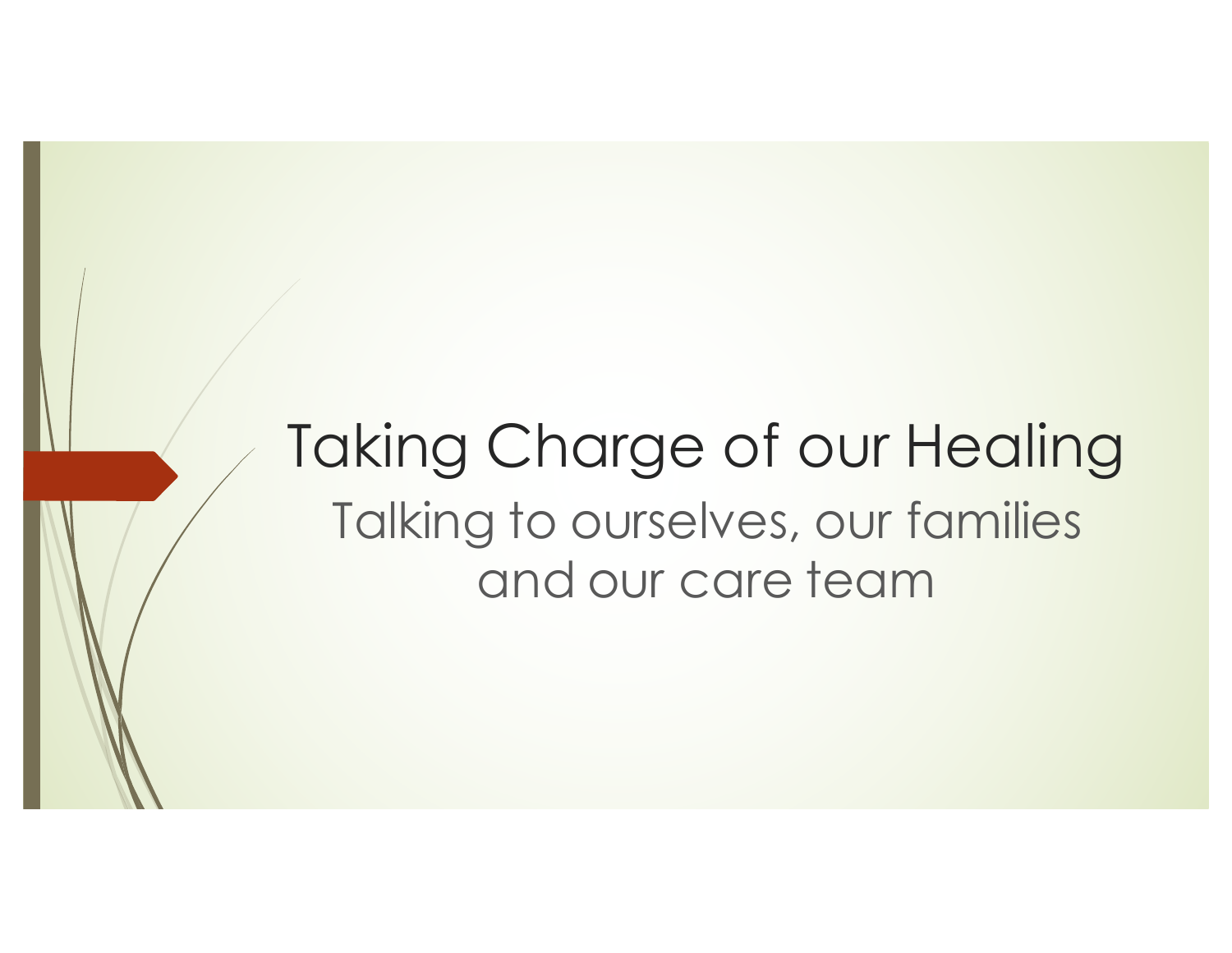## Talking to Ourselves

- Do I recognize that maintaining hope and planning for the "what ifs" are not mutually exclusive?
- $\blacksquare$  What are the things that matter the most to me?
- $\blacksquare$  How much information do I want?
- What are the tradeoffs I am willing to make for the hope of getting what matters the most to me?
- What is my body telling me?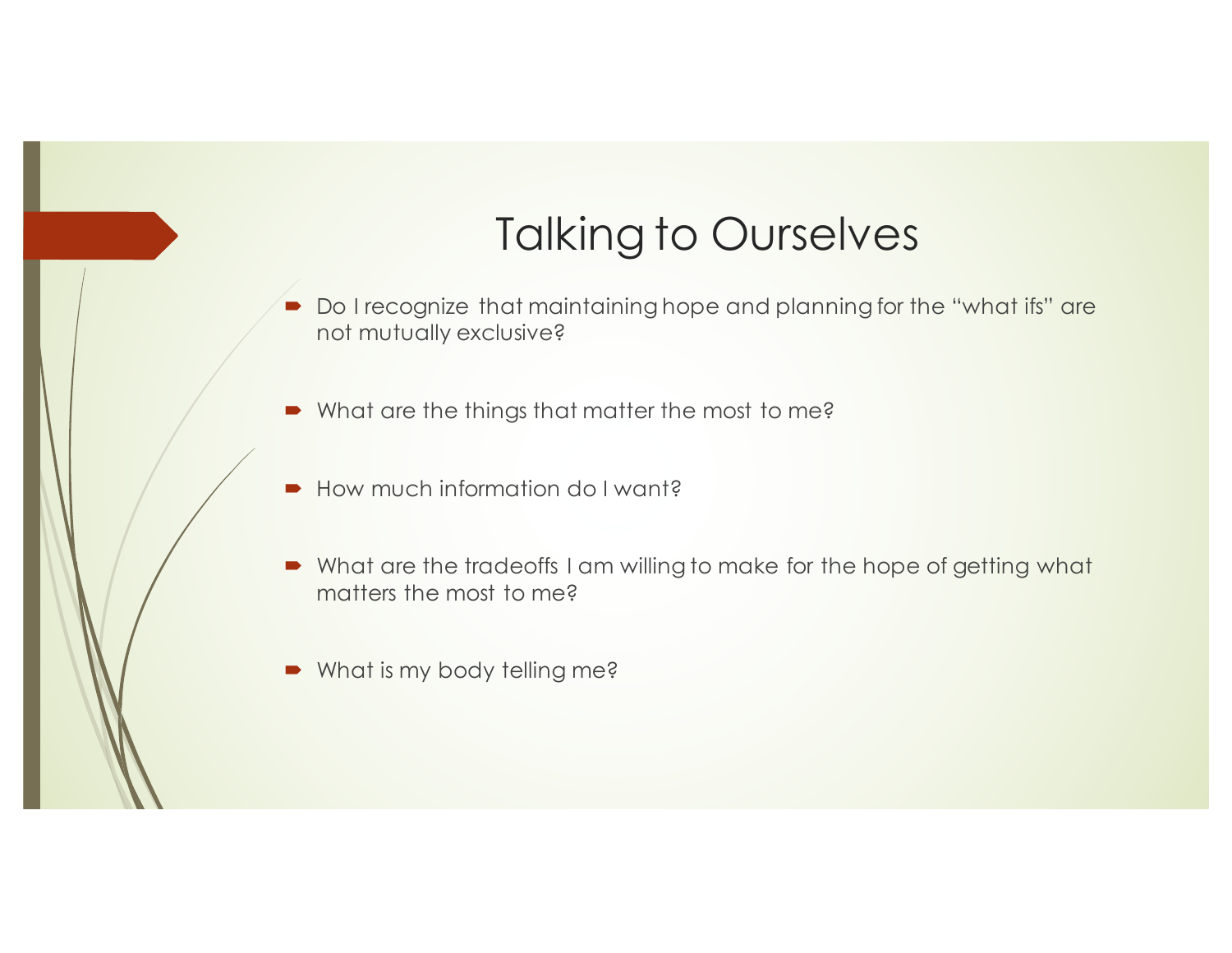## Talking With Your Care Team

- Recognize that not all clinicians are comfortable talking about the "what ifs". You can lead the discussion
- Recognize that the reason to receive ANY medical care is to "get us over a hurdle" or to help us keep doing the things that bring joy and meaning to our lives.
- Know that if the clinician recommends stopping or not moving forward with a treatment (chemo/CPR etc.) that it really would not be in your best interest. They are probably worried that it would cause suffering for you.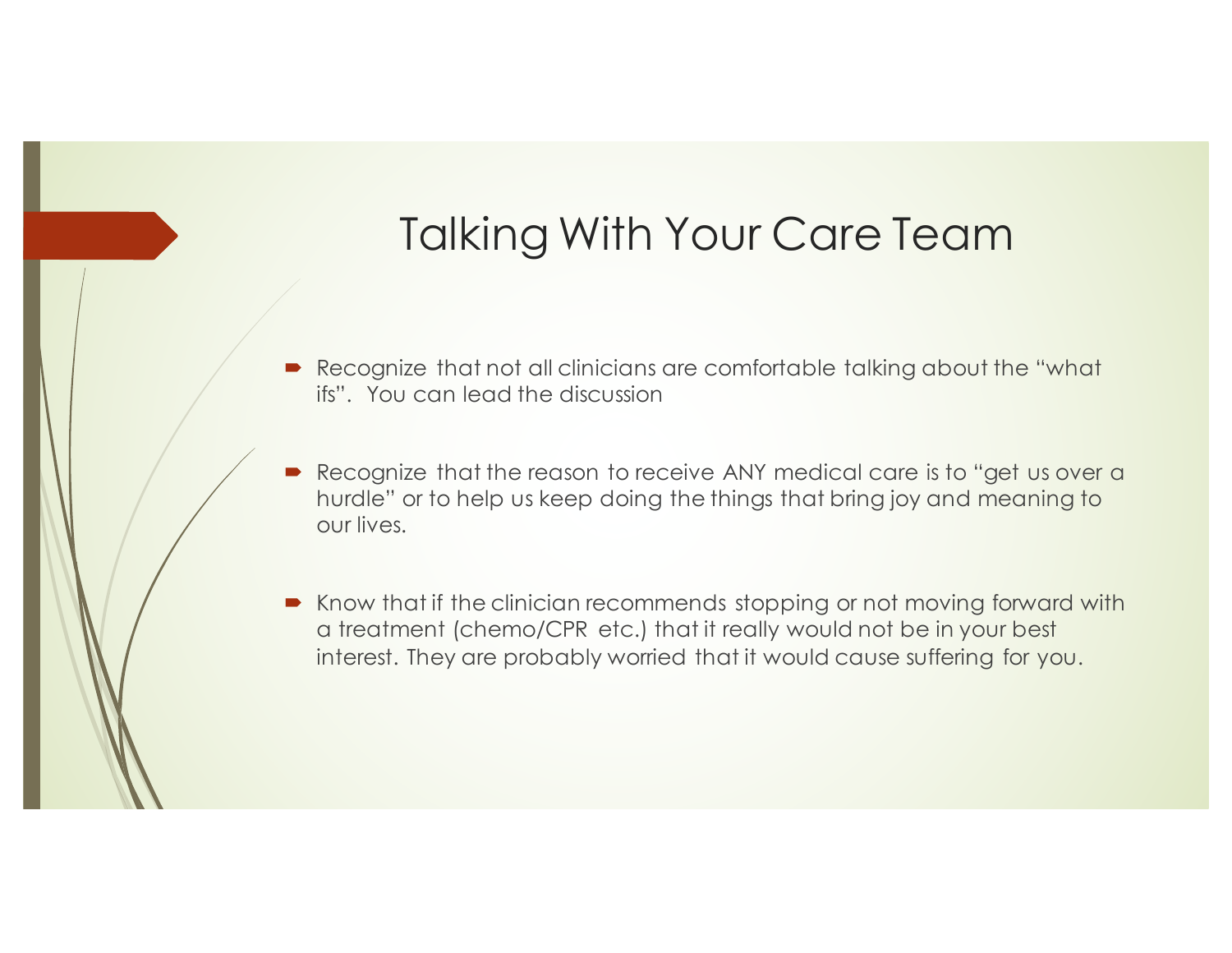## Asking for Medical Information

- What type of treatment is there?
- What are the tradeoffs?
- What does "good response" really mean?
- $\blacksquare$  How will we know if the treatment is effective?
- How can we partner together so that if there is no "cure" I can receive the best possible care that is consistent with what I value?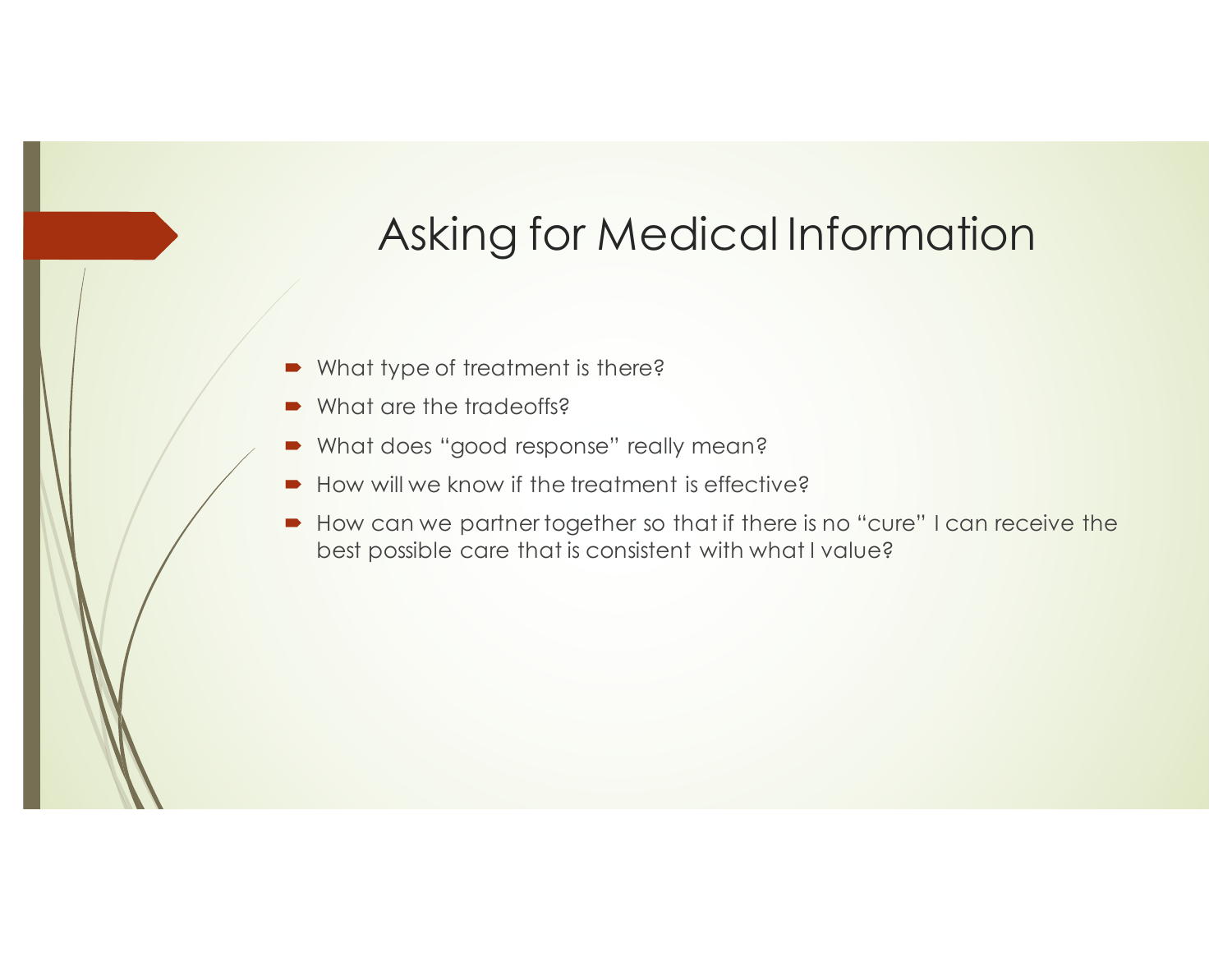## Talking with Family/Friends

- Choose someone you trust to help with medical decisions if you are ever in a position where you can't speak for yourself. (Legal hierarchy of decision making)
- Have an honest conversation with that person about what you value and what type of care you would or would not want. (Legal role of an alternate decision maker=Substituted judgement)
- Talk often with your family about how you are doing and what is important to you. Tell them what you are hoping for, particularly if your hopes change.